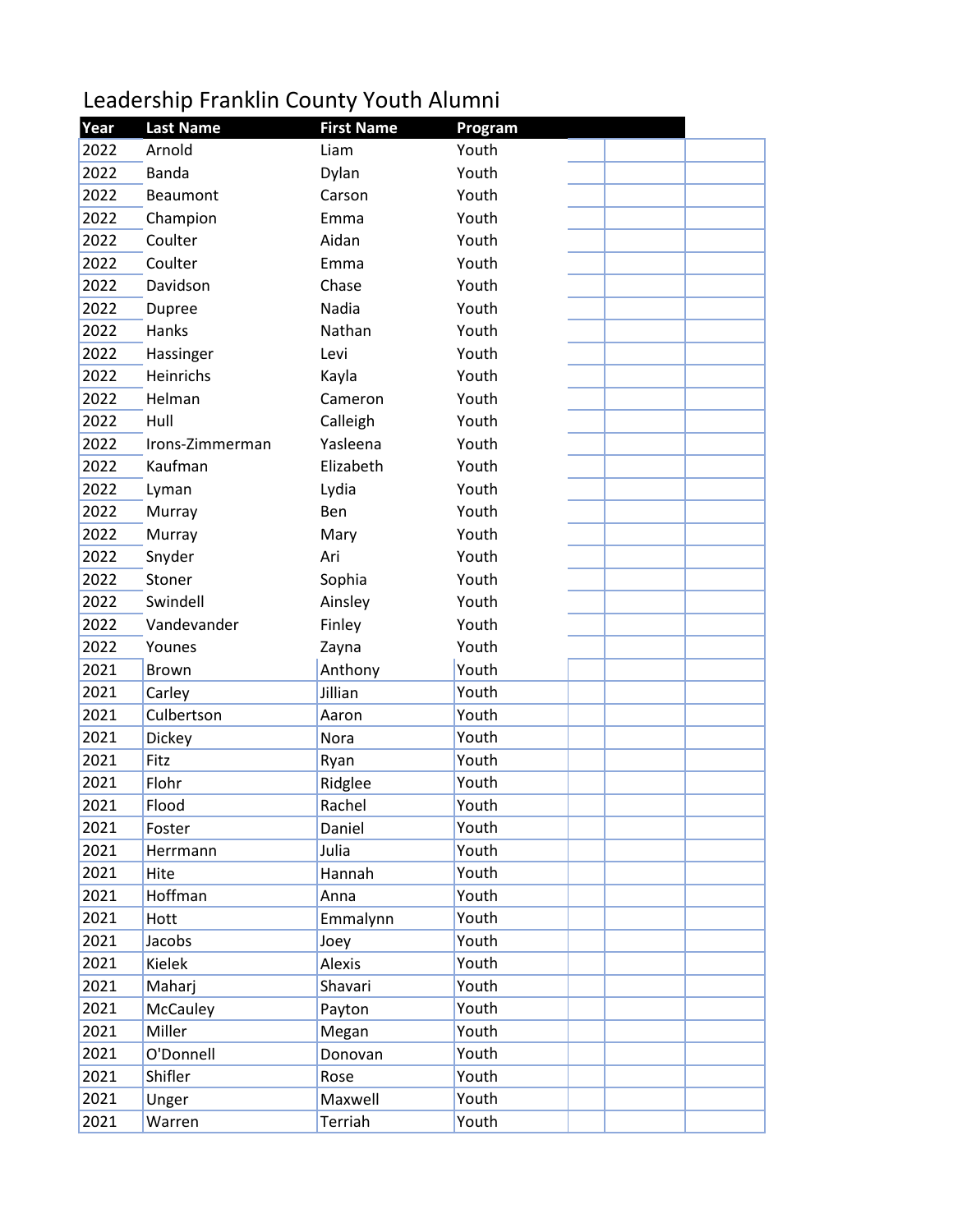| 2021 | Wert            | Emma          | Youth |  |  |
|------|-----------------|---------------|-------|--|--|
| 2020 | Arnold          | Colin         | Youth |  |  |
| 2020 | <b>Baker</b>    | Grace         | Youth |  |  |
| 2020 | <b>Buchanan</b> | Molly         | Youth |  |  |
| 2020 | Coffman         | Luke          | Youth |  |  |
| 2020 | Crawford        | Maxwell       | Youth |  |  |
| 2020 | Davidson        | Gavin         | Youth |  |  |
| 2020 | Goshorn         | Garrett       | Youth |  |  |
| 2020 | Grove           | Christina     | Youth |  |  |
| 2020 | Grove           | Emma          | Youth |  |  |
| 2020 | Hess            | Madison       | Youth |  |  |
| 2020 | Hoffmann        | Jenna         | Youth |  |  |
| 2020 | Hoover          | Emily         | Youth |  |  |
| 2020 | Kaufman         | Catharine     | Youth |  |  |
| 2020 | Keener          | Garrett       | Youth |  |  |
| 2020 | Kirkwood        | Nathan        | Youth |  |  |
| 2020 | Kough           | Audrey        | Youth |  |  |
| 2020 | Magana-Espinoza | Angeles       | Youth |  |  |
| 2020 | Patterson       | Maddie        | Youth |  |  |
| 2020 | Peck            | Jared         | Youth |  |  |
| 2020 | Plummer         | Micah         | Youth |  |  |
| 2020 | Russell         | Hannah        | Youth |  |  |
| 2020 | Sawicki         | Allison       | Youth |  |  |
| 2020 | Shaull          | Bryson        | Youth |  |  |
| 2020 | Snyder          | Adam          | Youth |  |  |
| 2020 | Snyder          | Alexa         | Youth |  |  |
| 2020 | <b>Swailes</b>  | Dylan         | Youth |  |  |
| 2020 | Weaver          | Isabella      | Youth |  |  |
| 2019 | Appenzellar     | Taylor        | Youth |  |  |
| 2019 | <b>Bartley</b>  | Sydney        | Youth |  |  |
| 2019 | <b>Basta</b>    | Andrea        | Youth |  |  |
| 2019 | Bingaman        | Levi          | Youth |  |  |
| 2019 | <b>Brookens</b> | Tori          | Youth |  |  |
| 2019 | Buchheister     | Kyle          | Youth |  |  |
| 2019 | Custer          | Jacki         | Youth |  |  |
| 2019 | Daniels         | Lydia         | Youth |  |  |
| 2019 | Derstine        | Autumn        | Youth |  |  |
| 2019 | Fugate          | Stephen       | Youth |  |  |
| 2019 | Hazelton        | Karlyn        | Youth |  |  |
| 2019 | Hott            | Alexandra     | Youth |  |  |
| 2019 | Jackson         | Andrew        | Youth |  |  |
| 2019 | Miller          | Gabriel       | Youth |  |  |
| 2019 | Miller          | Jessie        | Youth |  |  |
| 2019 | Mozingo         | Sarah         | Youth |  |  |
| 2019 | Ninan           | Naveen Thomas | Youth |  |  |
| 2019 | Ramsey          | Lauren        | Youth |  |  |
| 2019 | Rowland         | LaRanda       | Youth |  |  |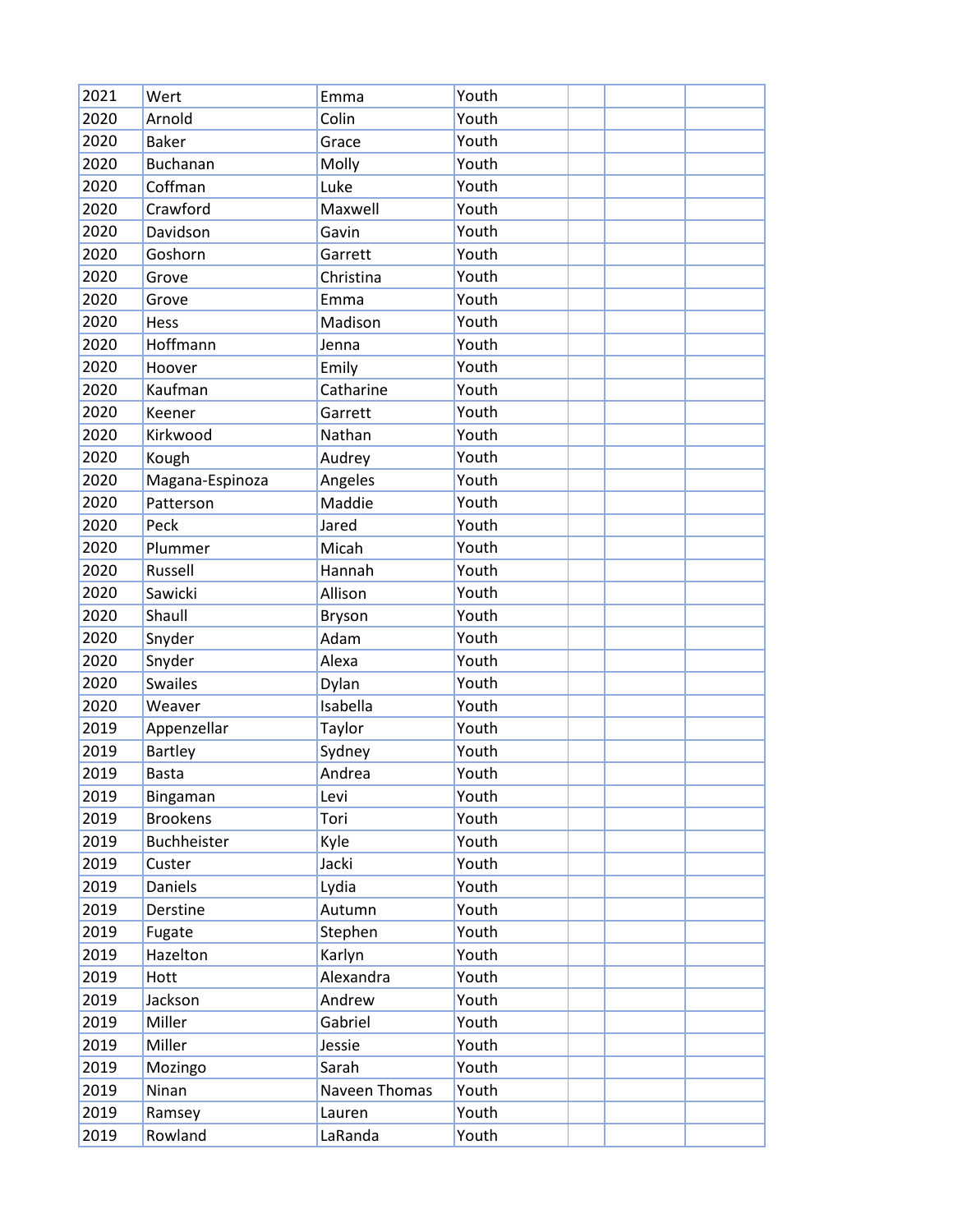| 2019 | Stouffer          | Lidia          | Youth |  |  |
|------|-------------------|----------------|-------|--|--|
| 2019 | Synder            | Ella           | Youth |  |  |
| 2019 | Welty             | <b>Brenton</b> | Youth |  |  |
| 2019 | Winters           | Ryan           | Youth |  |  |
| 2018 | Coder             | Harold         | Youth |  |  |
| 2018 | Crawford          | Natalie        | Youth |  |  |
| 2018 | Culver            | Prudence       | Youth |  |  |
| 2018 | Ellis             | Camaryn        | Youth |  |  |
| 2018 | Hall              | Malia          | Youth |  |  |
| 2018 | Herrera           | Ana            | Youth |  |  |
| 2018 | Hershey           | Madison        | Youth |  |  |
| 2018 | Kunuthuru         | Akhila         | Youth |  |  |
| 2018 | Leighty           | Corinne        | Youth |  |  |
| 2018 | McGee             | Katie          | Youth |  |  |
| 2018 | McNulty           | Elena          | Youth |  |  |
| 2018 | Meehan            | Sean           | Youth |  |  |
| 2018 | Micaela           | Dougherty      | Youth |  |  |
| 2018 | Reid              | Samuel         | Youth |  |  |
| 2018 | Risbon            | Halei          | Youth |  |  |
| 2018 | Rosenberry        | <b>Brenna</b>  | Youth |  |  |
| 2018 | Rowland           | Desirae        | Youth |  |  |
| 2018 | Shaffer           | Secret         | Youth |  |  |
| 2018 | Shearer           | Kenna          | Youth |  |  |
| 2018 | Snyder            | Elijah         | Youth |  |  |
| 2018 | Story             | Lydia          | Youth |  |  |
| 2018 | Stouffer          | Jealee         | Youth |  |  |
| 2018 | Velaquez          | Emily          | Youth |  |  |
| 2017 | Allen             | Jack           | Youth |  |  |
| 2017 | Amdeta            | Hana           | Youth |  |  |
| 2017 | <b>Banfe</b>      | Grace          | Youth |  |  |
| 2017 | <b>Beard</b>      | Isabel         | Youth |  |  |
| 2017 | <b>Beelitz</b>    | Kyle           | Youth |  |  |
| 2017 | <b>Burkholder</b> | Cameron        | Youth |  |  |
| 2017 | Campbell          | Adian          | Youth |  |  |
| 2017 | Dougherty         | Alexis         | Youth |  |  |
| 2017 | Effland           | Sharon         | Youth |  |  |
| 2017 | Glatz             | Star           | Youth |  |  |
| 2017 | Harmon            | Oliva          | Youth |  |  |
| 2017 | Hott              | Ken            | Youth |  |  |
| 2017 | Leary             | Mackenzie      | Youth |  |  |
| 2017 | Louder            | Kristen        | Youth |  |  |
| 2017 | Mellott           | Madison        | Youth |  |  |
| 2017 | Mickey            | <b>Brianna</b> | Youth |  |  |
| 2017 | Milback           | Ella           | Youth |  |  |
| 2017 | Miller            | Corrine        | Youth |  |  |
| 2017 | Montgomery        | Darnell        | Youth |  |  |
| 2017 | <b>Myers</b>      | Kaitlyn        | Youth |  |  |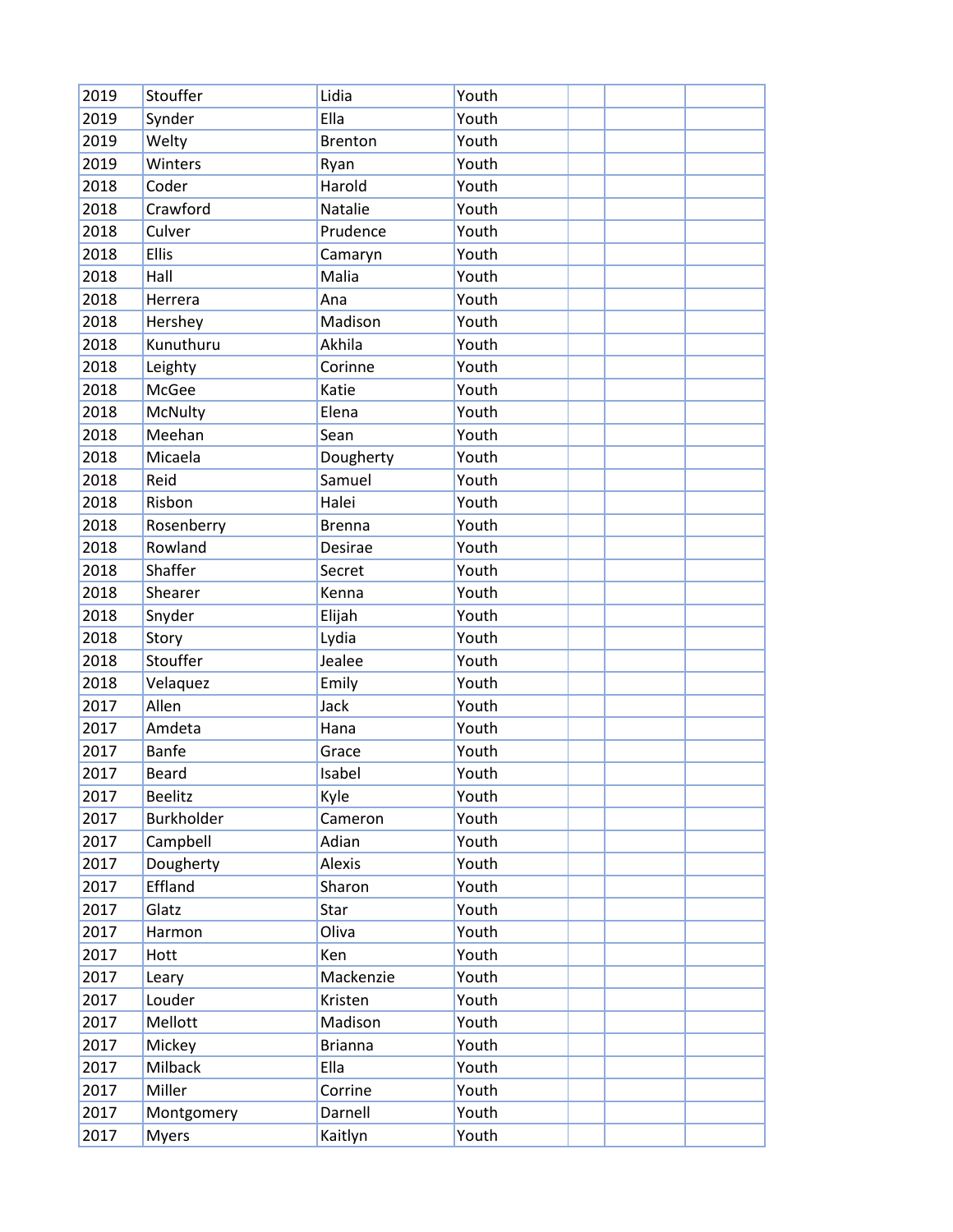| 2017 | O'Donnell      | Taylor        | Youth |  |  |
|------|----------------|---------------|-------|--|--|
| 2017 | Shank          | Kelly         | Youth |  |  |
| 2017 | Stahlman       | Laura         | Youth |  |  |
| 2017 | Steven         | Bergen        | Youth |  |  |
| 2017 | Watkins        | Janae         | Youth |  |  |
| 2016 | Armstrong      | Makenzie      | Youth |  |  |
| 2016 | Boos           | Kalynn        | Youth |  |  |
| 2016 | <b>Bowser</b>  | Kaitlyn       | Youth |  |  |
| 2016 | <b>Burke</b>   | Ariana        | Youth |  |  |
| 2016 | <b>Buselli</b> | Victoria      | Youth |  |  |
| 2016 | Cavanaugh      | Paige         | Youth |  |  |
| 2016 | Crouse         | Julie         | Youth |  |  |
| 2016 | DeCarli        | Jacob         | Youth |  |  |
| 2016 | Eyler          | Caley         | Youth |  |  |
| 2016 | Goodrich       | Lorrie        | Youth |  |  |
| 2016 | Griffin        | Collin        | Youth |  |  |
| 2016 | Hoffmann       | Alyson        | Youth |  |  |
| 2016 | Jones          | Sydney        | Youth |  |  |
| 2016 | Lopez          | Angelica      | Youth |  |  |
| 2016 | <b>Newell</b>  | Emma          | Youth |  |  |
| 2016 | Reid           | Jacob         | Youth |  |  |
| 2016 | Ressler        | Sydni         | Youth |  |  |
| 2016 | Rhoads         | Kayla         | Youth |  |  |
| 2016 | Roseborough    | Kennedy       | Youth |  |  |
| 2016 | Rotz           | Derek         | Youth |  |  |
| 2016 | Synder         | Morgan        | Youth |  |  |
| 2016 | Venkatesh      | Kirti         | Youth |  |  |
| 2016 | Warrenfeltz    | Kaylee        | Youth |  |  |
| 2016 | Wenger         | Avery         | Youth |  |  |
| 2015 | <b>Becker</b>  | Janelle       | Youth |  |  |
| 2015 | <b>Bock</b>    | Marleena      | Youth |  |  |
| 2015 | Campbell       | Albany        | Youth |  |  |
| 2015 | Carlson        | Natalie       | Youth |  |  |
| 2015 | Doorfee        | Albert        | Youth |  |  |
| 2015 | <b>Ellis</b>   | Ashlyn        | Youth |  |  |
| 2015 | Fritz          | Cassidy       | Youth |  |  |
| 2015 | Herrington     | Justin        | Youth |  |  |
| 2015 | Hovetter       | Kalee         | Youth |  |  |
| 2015 | Jentzsch       | Kaleb         | Youth |  |  |
| 2015 | Jones          | Chloe         | Youth |  |  |
| 2015 | Kerstetter     | Abbigail      | Youth |  |  |
| 2015 | Louis          | Adhassa       | Youth |  |  |
| 2015 | Maun           | Colby         | Youth |  |  |
| 2015 | Orange         | <b>Bailey</b> | Youth |  |  |
| 2015 | Orner          | Paige         | Youth |  |  |
| 2015 | Pettit         | Anna          | Youth |  |  |
| 2015 | Rathel         | Zachary       | Youth |  |  |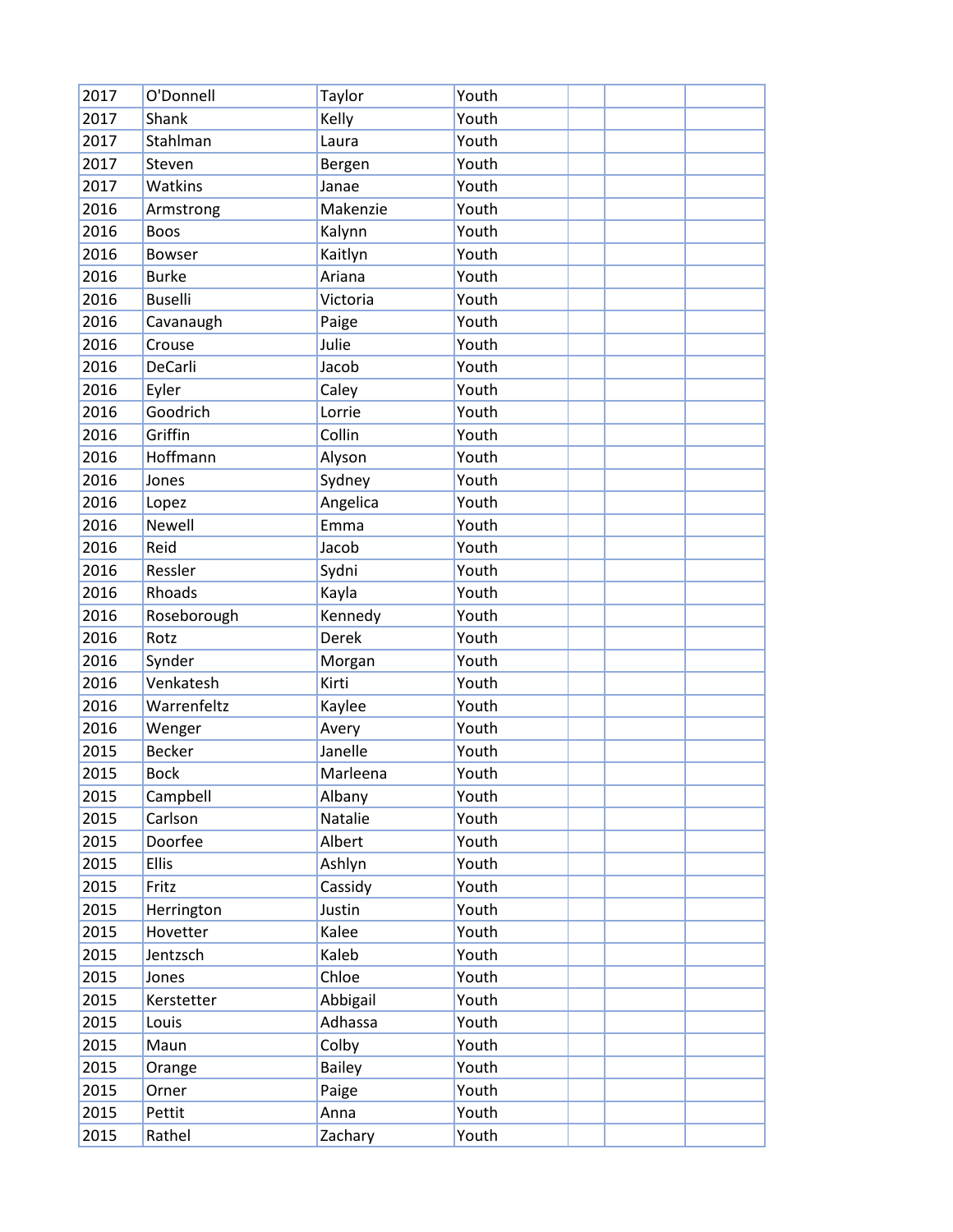| 2015 | Stahlman        | Hannah          | Youth |  |  |
|------|-----------------|-----------------|-------|--|--|
| 2015 | Stevens         | Thatcher        | Youth |  |  |
| 2015 | Swankler        | MaraBeth        | Youth |  |  |
| 2015 | Swartz          | Tori            | Youth |  |  |
| 2015 | Weber           | Catharine       | Youth |  |  |
| 2015 | Wiley           | Kara            | Youth |  |  |
| 2015 | Ziebarth        | Abigail         | Youth |  |  |
| 2014 | <b>Becker</b>   | Jordan          | Youth |  |  |
| 2014 | <b>Benedict</b> | John            | Youth |  |  |
| 2014 | Benschoff       | Luke            | Youth |  |  |
| 2014 | Delgado         | Melyssa         | Youth |  |  |
| 2014 | Dukehart        | Lauren          | Youth |  |  |
| 2014 | Esch            | Kristina        | Youth |  |  |
| 2014 | Famulare        | Hannah          | Youth |  |  |
| 2014 | Freeman         | Kendra          | Youth |  |  |
| 2014 | Grove           | Jessica         | Youth |  |  |
| 2014 | Kable           | Morgan          | Youth |  |  |
| 2014 | Machic          | Cynthia         | Youth |  |  |
| 2014 | Martin          | Jack            | Youth |  |  |
| 2014 | McPherson       | Trent           | Youth |  |  |
| 2014 | Mosser          | Carly           | Youth |  |  |
| 2014 | Nazario         | Veronica        | Youth |  |  |
| 2014 | Pensinger       | Marley          | Youth |  |  |
| 2014 | Poe             | Lexy            | Youth |  |  |
| 2014 | Powers          | Annie           | Youth |  |  |
| 2014 | Robinson        | Margaret        | Youth |  |  |
| 2014 | Schur           | Chandler        | Youth |  |  |
| 2014 | Scofield        | Chelsea         | Youth |  |  |
| 2014 | Smith           | Kaylee          | Youth |  |  |
| 2014 | Spoonhour       | Jared           | Youth |  |  |
| 2014 | Yarish          | Caroline        | Youth |  |  |
| 2013 | <b>Bartlett</b> | Rachel          | Youth |  |  |
| 2013 | <b>Becker</b>   | Jessica         | Youth |  |  |
| 2013 | <b>Benedick</b> | Jake            | Youth |  |  |
| 2013 | Bigham          | <b>Nick</b>     | Youth |  |  |
| 2013 | Feldman         | Ben             | Youth |  |  |
| 2013 | Garnand         | Alexandra       | Youth |  |  |
| 2013 | Hoffeditz       | Victoria        | Youth |  |  |
| 2013 | <b>King</b>     | Samantha        | Youth |  |  |
| 2013 | Leab            | <b>Brittany</b> | Youth |  |  |
| 2013 | Lechleitner     | Sarah           | Youth |  |  |
| 2013 | McLaughlin      | Amanda          | Youth |  |  |
| 2013 | Payne           | Christopher     | Youth |  |  |
| 2013 | Poe             | <b>Brooke</b>   | Youth |  |  |
| 2013 | Pollock         | Tony            | Youth |  |  |
| 2013 | Robinson        | Noel            | Youth |  |  |
| 2013 | <b>Sites</b>    | Colby           | Youth |  |  |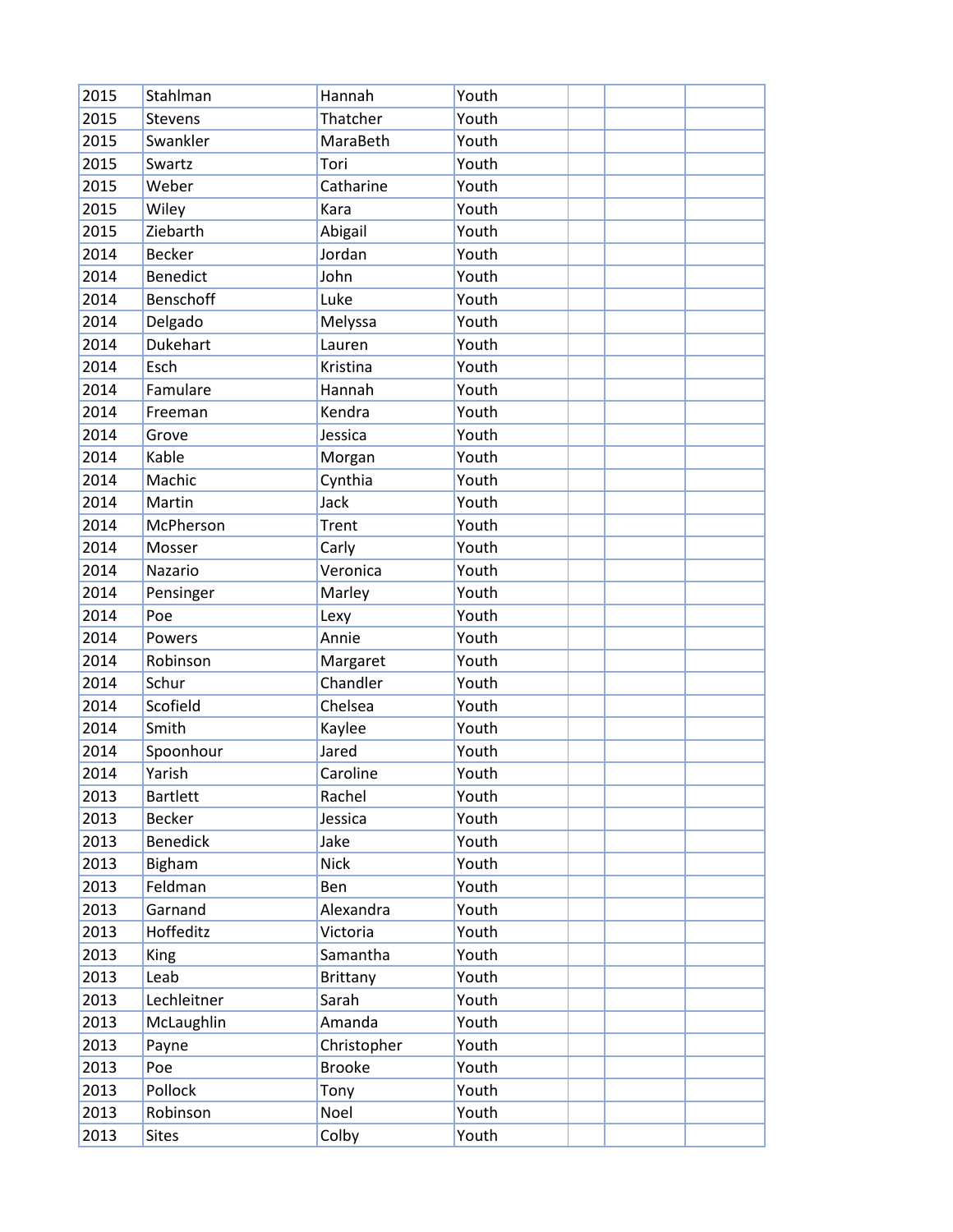| 2013 | Smith          | <b>Brya</b> | Youth |  |  |
|------|----------------|-------------|-------|--|--|
| 2013 | Stouffer       | Shelby      | Youth |  |  |
| 2013 | Turner         | Olivia      | Youth |  |  |
| 2013 | Ulrich         | Danielle    | Youth |  |  |
| 2013 | White          | Kendall     | Youth |  |  |
| 2013 | Yoder          | Victoria    | Youth |  |  |
| 2013 | Zeger          | Melissa     | Youth |  |  |
| 2012 | <b>Bock</b>    | Austin      | Youth |  |  |
| 2012 | Bolton         | Samantha    | Youth |  |  |
| 2012 | <b>Bowling</b> | Caitlyn     | Youth |  |  |
| 2012 | Clark          | Teeana      | Youth |  |  |
| 2012 | Collins        | Zachary     | Youth |  |  |
| 2012 | <b>Delis</b>   | Pablo       | Youth |  |  |
| 2012 | Gamble         | Bethany     | Youth |  |  |
| 2012 | Hammon         | Jillian     | Youth |  |  |
| 2012 | Hann           | lan         | Youth |  |  |
| 2012 | Hornbaker      | Elizabeth   | Youth |  |  |
| 2012 | King           | Jaron       | Youth |  |  |
| 2012 | LaPole         | Nathaniel   | Youth |  |  |
| 2012 | Leab           | Clayton     | Youth |  |  |
| 2012 | Louder         | Megan       | Youth |  |  |
| 2012 | Ott            | Terry       | Youth |  |  |
| 2012 | Petit          | Grayson     | Youth |  |  |
| 2012 | Reasner        | Tyler       | Youth |  |  |
| 2012 | Russell        | Lance       | Youth |  |  |
| 2012 | Shank          | Emily       | Youth |  |  |
| 2012 | <b>Sites</b>   | Kearie      | Youth |  |  |
| 2012 | Wiesniewski    | Devynn      | Youth |  |  |
| 2011 | Arrestad       | Zac         | Youth |  |  |
| 2011 | Corcoran       | Mary Kate   | Youth |  |  |
| 2011 | Davis          | Lizzie      | Youth |  |  |
| 2011 | Effland        | Mary        | Youth |  |  |
| 2011 | Fritz          | Savannah    | Youth |  |  |
| 2011 | Gerlach        | Jon         | Youth |  |  |
| 2011 | Gilbert        | Stephanie   | Youth |  |  |
| 2011 | Jackson        | Victoria    | Youth |  |  |
| 2011 | Jones          | Kathleen    | Youth |  |  |
| 2011 | Lougheed       | Hanna       | Youth |  |  |
| 2011 | Mowery         | Ashley      | Youth |  |  |
| 2011 | Muthami        | Eric        | Youth |  |  |
| 2011 | Pasley         | Nichole     | Youth |  |  |
| 2011 | Reed           | Jade        | Youth |  |  |
| 2011 | Snyder         | Ryan        | Youth |  |  |
| 2011 | Staniszewski   | Justine     | Youth |  |  |
| 2011 | Staver         | Colton      | Youth |  |  |
| 2011 | Umbrell        | Nicole      | Youth |  |  |
| 2011 | Widmer         | Taylor      | Youth |  |  |